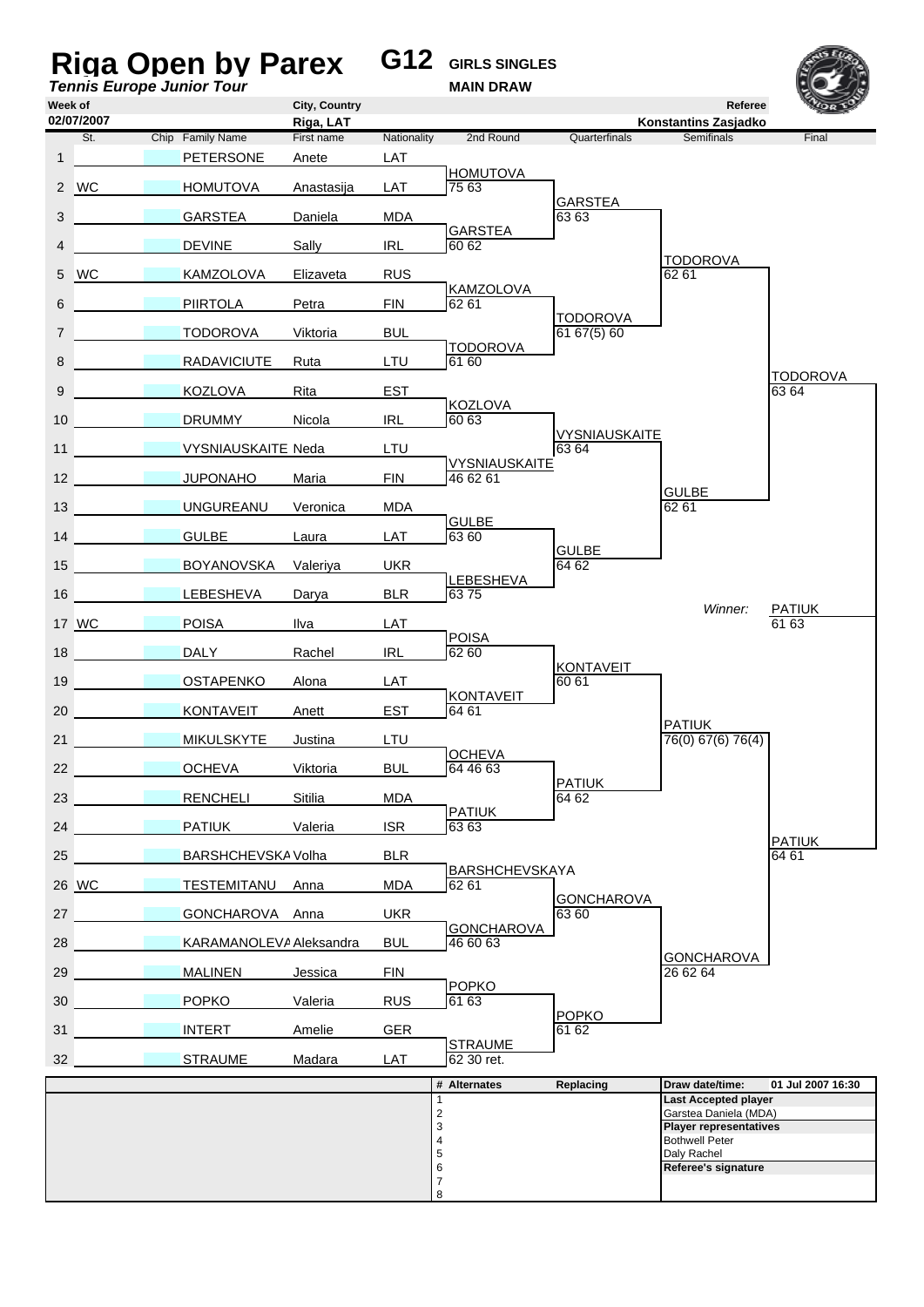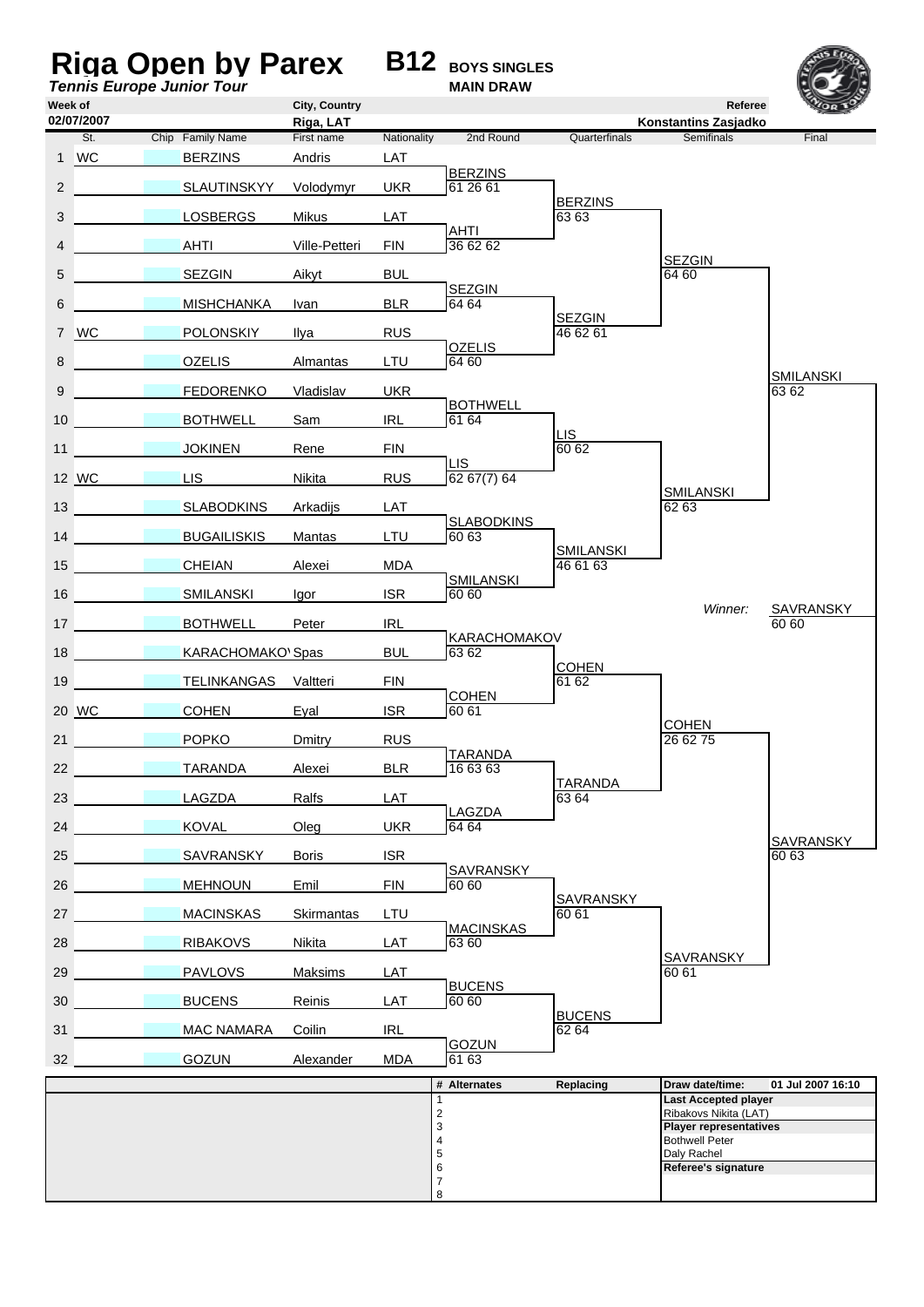

| 1# | Alle Hales | Replacing | <b>Privation</b> date/time.   | UZ JUI ZUUT 10.40 |
|----|------------|-----------|-------------------------------|-------------------|
|    |            |           | <b>Last Accepted team</b>     |                   |
|    |            |           | All in                        |                   |
|    |            |           | <b>Player representatives</b> |                   |
|    |            |           | Cohen Eyal                    |                   |
|    |            |           | Taranda Alexei                |                   |
|    |            |           | Referee's signature           |                   |
|    |            |           |                               |                   |
|    |            |           |                               |                   |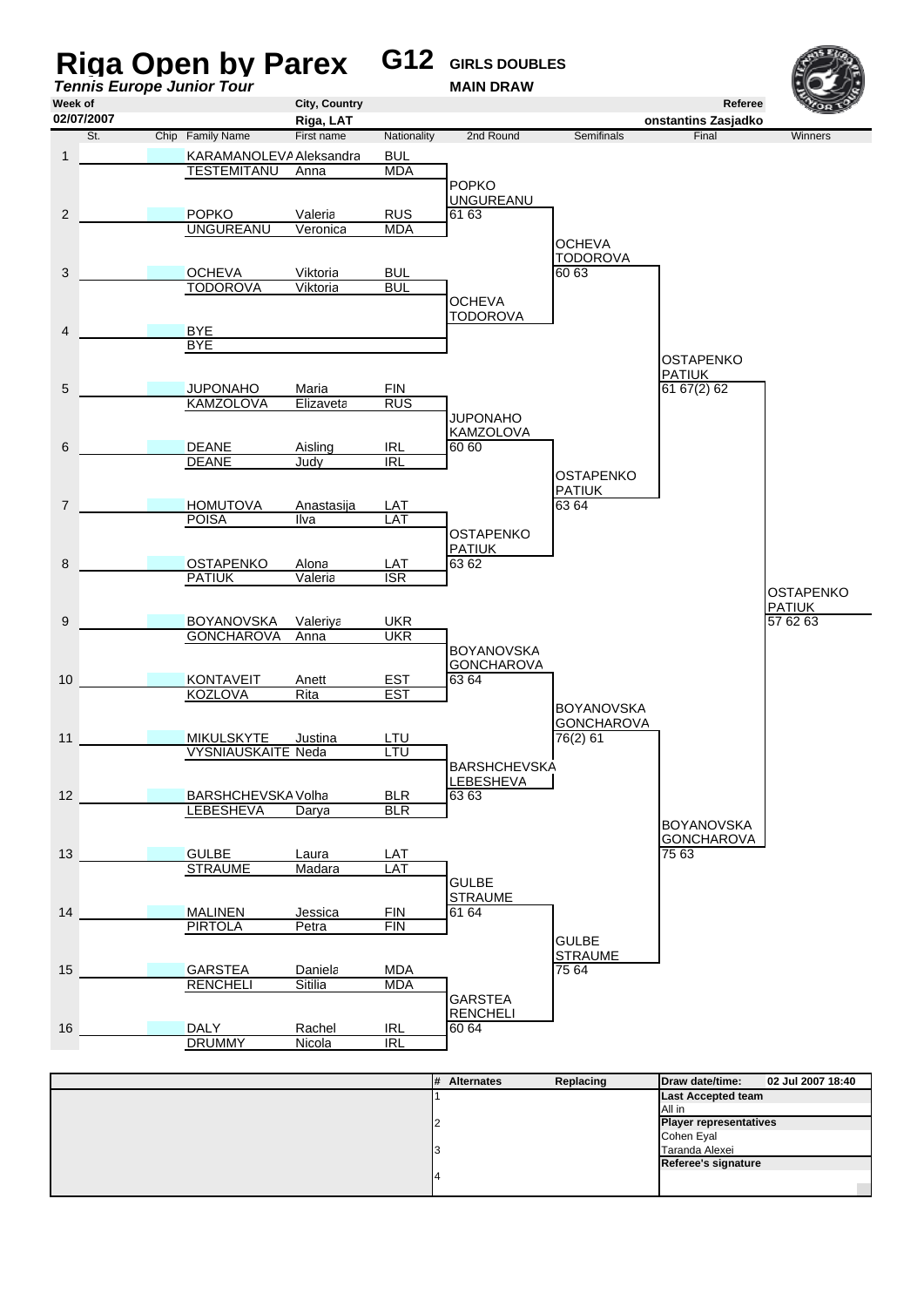

| ıπ | <b>ARCHITECT</b> | nepiaenig | P                             | <b>VE VUI EVUI TU.TE</b> |
|----|------------------|-----------|-------------------------------|--------------------------|
|    |                  |           | <b>Last Accepted team</b>     |                          |
|    |                  |           | All in                        |                          |
|    |                  |           | <b>Player representatives</b> |                          |
|    |                  |           | Cohen Eyal                    |                          |
|    |                  |           | Taranda Alexei                |                          |
|    |                  |           | Referee's signature           |                          |
|    |                  |           |                               |                          |
|    |                  |           |                               |                          |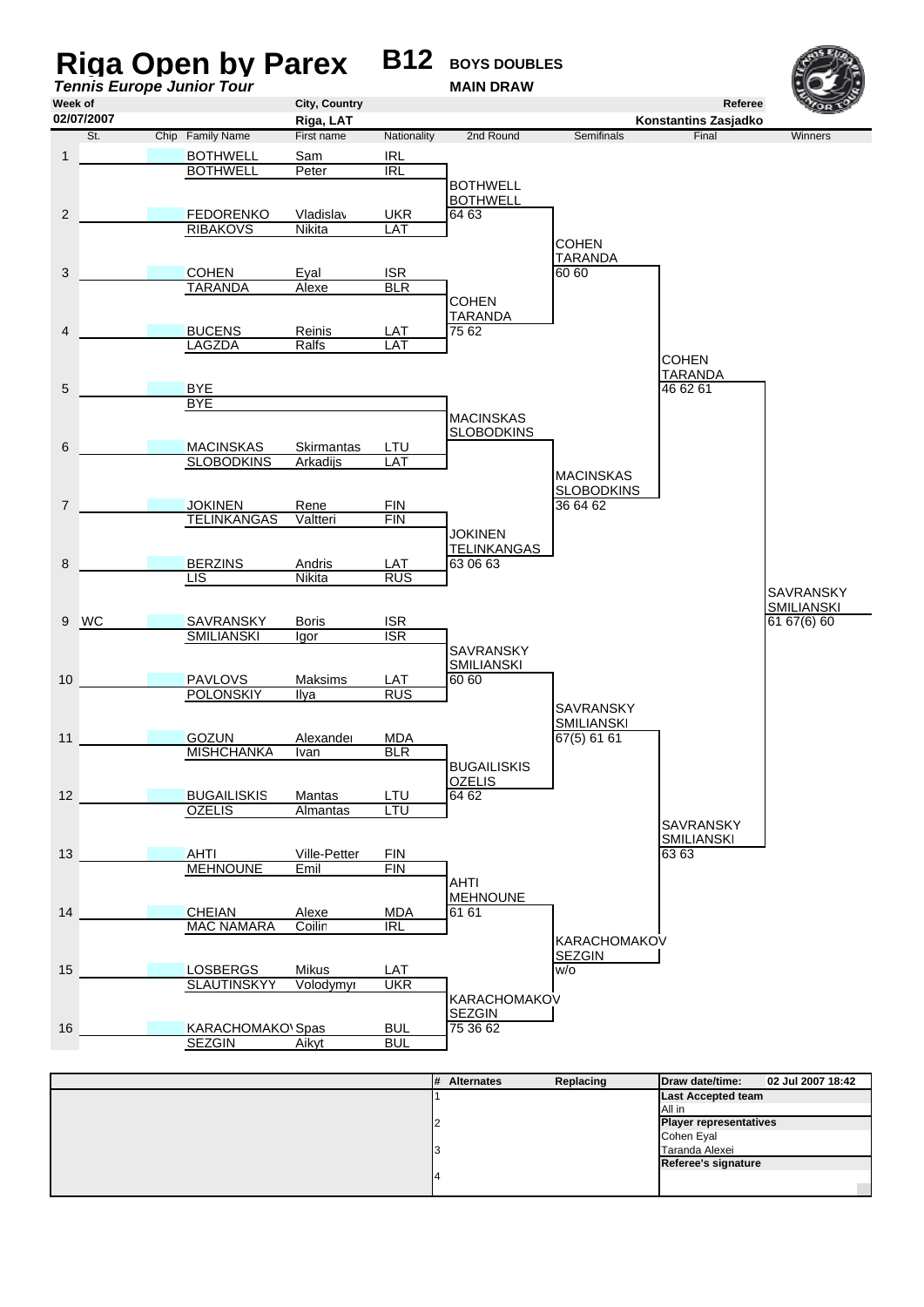## **Riga Open by Parex GIRLS SINGLES**

*Tennis Europe Junior Tour* **1RD CONSOLATION**

**Week of City, Country Category Referee Riga, LAT Konstantins Zasjadko**<br> **Riga, LAT Konstantins Zasjadko**<br>
Final **Winner** Mationality 2nd Round Semifinals **Final** *Winner* Chip Family Name First name Nationality 2nd Round Semifinals Final Winner 1 BYE IRL **DEVINE** 2 DEVINE Sally Umpire *b* RADAVICIUTE 3 **PIIRTOLA** Petra FIN 40 41 EXADAVICIUTE 4 RADAVICIUTE Ruta LTU W/o RADAVICIUTE<br>42 42 5 5 DRUMMY Nicola IRL 42 42 FIN DRUMMY 6 6 JUPONAHO Maria FIN w/o Umpire *b* UNGUREANU 7 UNGUREANU Veronica MDA 41 41 41 UMPIRE AND UNGUREANU 8 BOYANOVSKAYA Valeriya UKR W/o OSTAPENKO<br>42 41 9 9 DALY Rachel IRL 42 41 LAT 0STAPENKO 10 OSTAPENKO Alona OSTAPENKO<br>53 42 11 MIKULSKYTE Justina LTU RENCHELI<br>MDA 41 41 12 **RENCHELI** Sitilia MDA 41 41 **OSTAPENKO** 13 TESTEMITANU Anna MDA 45(2) ret. EMPIRE **BULLEXA**<br>BULLEMANA 41 40 14 KARAMANOLEVA Aleksandra Umpire *a* KARAMANOLEVA 15 MALINEN Jessica FIN WO **MALINEN** 16 **BYE 02/07/2007**

|  | Draw date/time:               | 03 Jul 2007 15:50 |
|--|-------------------------------|-------------------|
|  |                               |                   |
|  | <b>Player representatives</b> |                   |
|  |                               |                   |
|  | Referee's signature           |                   |
|  |                               |                   |
|  | Konstantins Zasjadko          |                   |